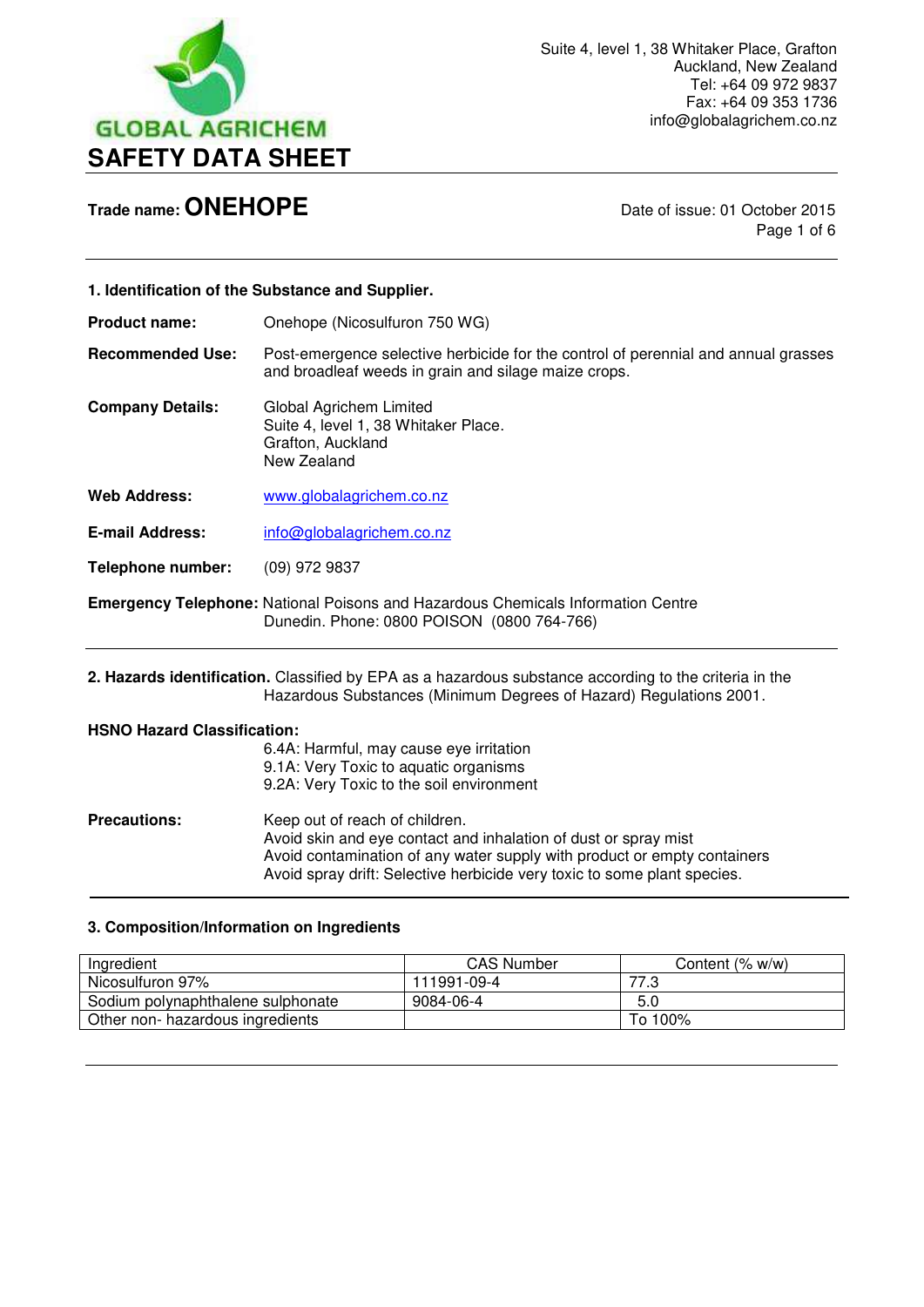

Page 2 of 6

#### **4. First aid measures**

| <b>First Aid:</b>            | For advice contact the National Poisons Centre 0800 POISON (0800 764 766) or a<br>doctor immediately.                                                  |
|------------------------------|--------------------------------------------------------------------------------------------------------------------------------------------------------|
| Inhalation:                  | Remove patient to fresh air. Lie patient down and keep warm and rested. Seek<br>medical advice if feeling unwell.                                      |
| Ingestion:                   | Never give anything by mouth to an unconscious person. If swallowed do NOT<br>induce vomiting. Seek medical advice immediately.                        |
| <b>Skin Contact:</b>         | Immediately flush body and clothes with large amounts of water. Remove<br>contaminated clothing and footwear. Wash affected areas with soap and water. |
| <b>Eye Contact:</b>          | Flush eyes with plenty of water for 15 minutes holding eyelids open if necessary.<br>Seek medical advice.                                              |
| <b>First Aid Facilities:</b> | Facilities storing or making use of this product should be equipped with an eyewash<br>facility and safety shower.                                     |
| <b>Advice to Doctor:</b>     | No specific antidote. Treat symptomatically.                                                                                                           |

#### **5. Fire-fighting measures**

**Fire/Explosion hazard:** Non-flammable

**Suitable extinguishing media:** Dry chemical, water fog, carbon dioxide (CO<sub>2</sub>).

**Hazards from combustion:** In a fire, hazardous decomposition products may be produced. These include sulphur oxides, carbon oxides  $(CO, CO<sub>2</sub>)$  and nitrogen oxides  $(NO, NO2)$ .

**Special protective equipment for fire fighters:** Wear full protective clothing and self-contained breathing apparatus.

**Special fire-fighting methods:** Keep upwind. Do not allow run-off from firefighting to enter sewage, effluent systems, drains or water courses.

**Hazchem Code:** 2X

#### **6. Accidental release measures**

**Spills and Disposal:** Exclude non-essential people from the area. Wear suitable protective clothing. Contain the spill and sweep up solids without generating dust (use water to dampen). Contain and absorb liquid spills with absorbent material (e.g. sand, soil or absorbent granules) and place in waste containers. If spill does enter waterways, contact the local authority.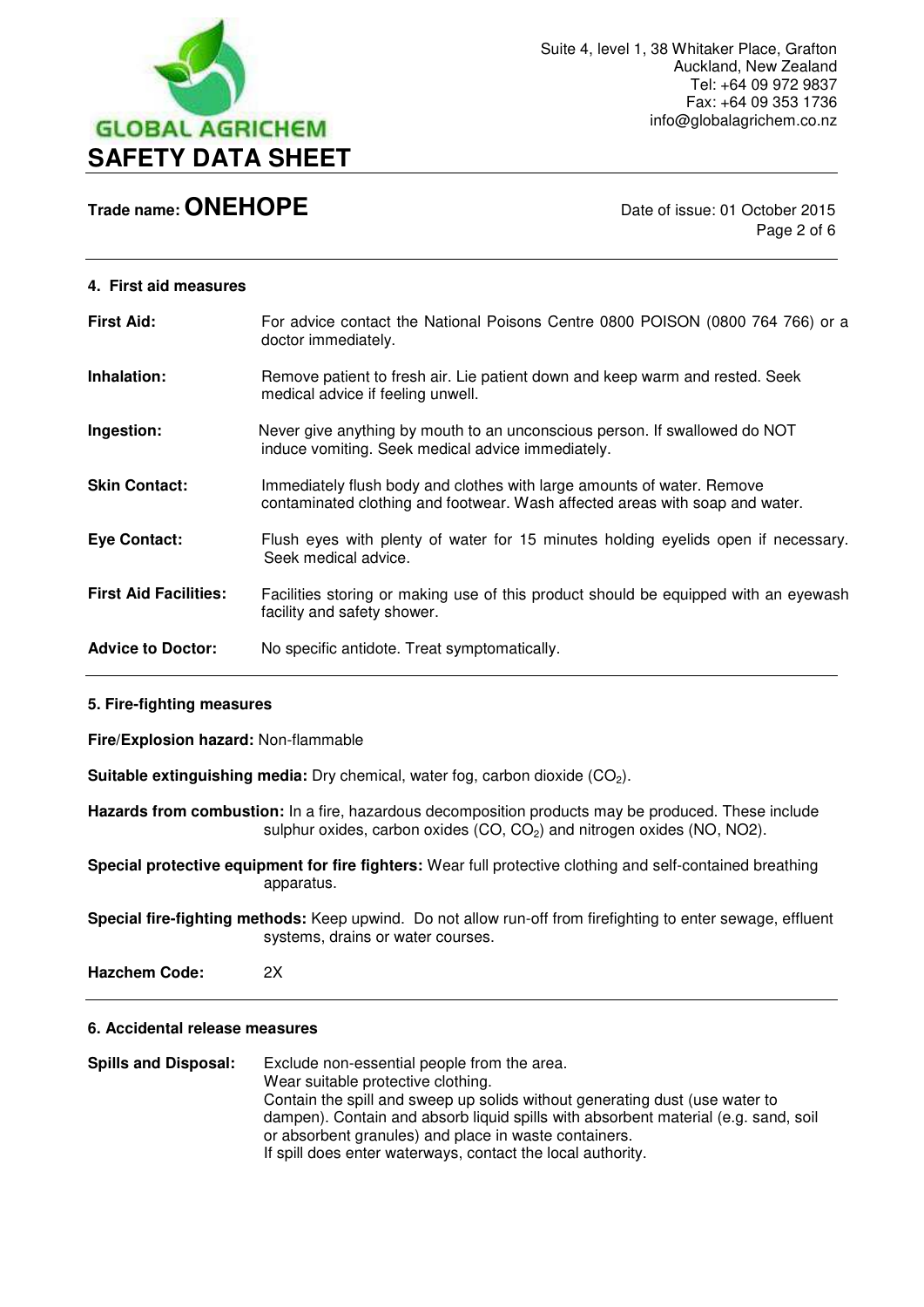

Page 3 of 6

Collect the absorbed spill in an appropriate sealable container for disposal in an approved landfill. Decontaminate the spill area with detergent and water. Absorb with inert material and dispose of waste safely in an approved landfill.

#### **Personal Protection:** Ensure suitable personal protection (PPE). Wear goggles, half face-piece respirator with combined dust and vapour cartridge, chemically resistant gloves boots and overalls.

**Environmental precautions:** Prevent washings from entering surface water drains or waterways. This product is a herbicide, spills can damage crops, pastures and desirable plants. Prevent contamination of soil and water

#### **7. Handling and storage**

#### **Precautions for safe handling:**

Avoid skin and eye contact and inhalation of dust or spray mist Approved handler: This product must be under the control of an approved handle if applied in a wide dispersive manner or used by a commercial contractor. Record keeping: Records of use must be kept if 3kg or more is applied within 24 hours.

 Beware: This product is a spray drift hazard and should be applied carefully. Spray drift may cause serious damage to other desirable plants. When using, do not eat, drink or smoke.

Wash face and hands before eating, drinking or smoking

#### **Conditions for Safe Storage:**

Keep out of reach of children.

 Store in the original container tightly closed in a locked dry cool area away from Foodstuffs, seeds, feed and fertiliser.

 Storage must be in accordance with the current version of NZS 8409 Management of Agrichemicals.

 Stores containing 100 kg of Onehope are subject to signage. More than 100 kg requires emergency response plans.

#### **8. Exposure controls/personal protection**

**Occupational exposure limit values:** No exposure limits (WES, TEL or EEL's) have been set for Nicosulfuron WES values for Kaolin: TWA for Kaolin:  $10$ mg/m $^3$  inhalable dust  $2$ mg/m $3$  respirable dust.

**Engineering controls:** No special requirements. Product is used outdoors. Handle in well ventilated areas. Generally, natural ventilation is adequate.

**Personal Protective Equipment:** When opening the container, preparing the spray or applying the product,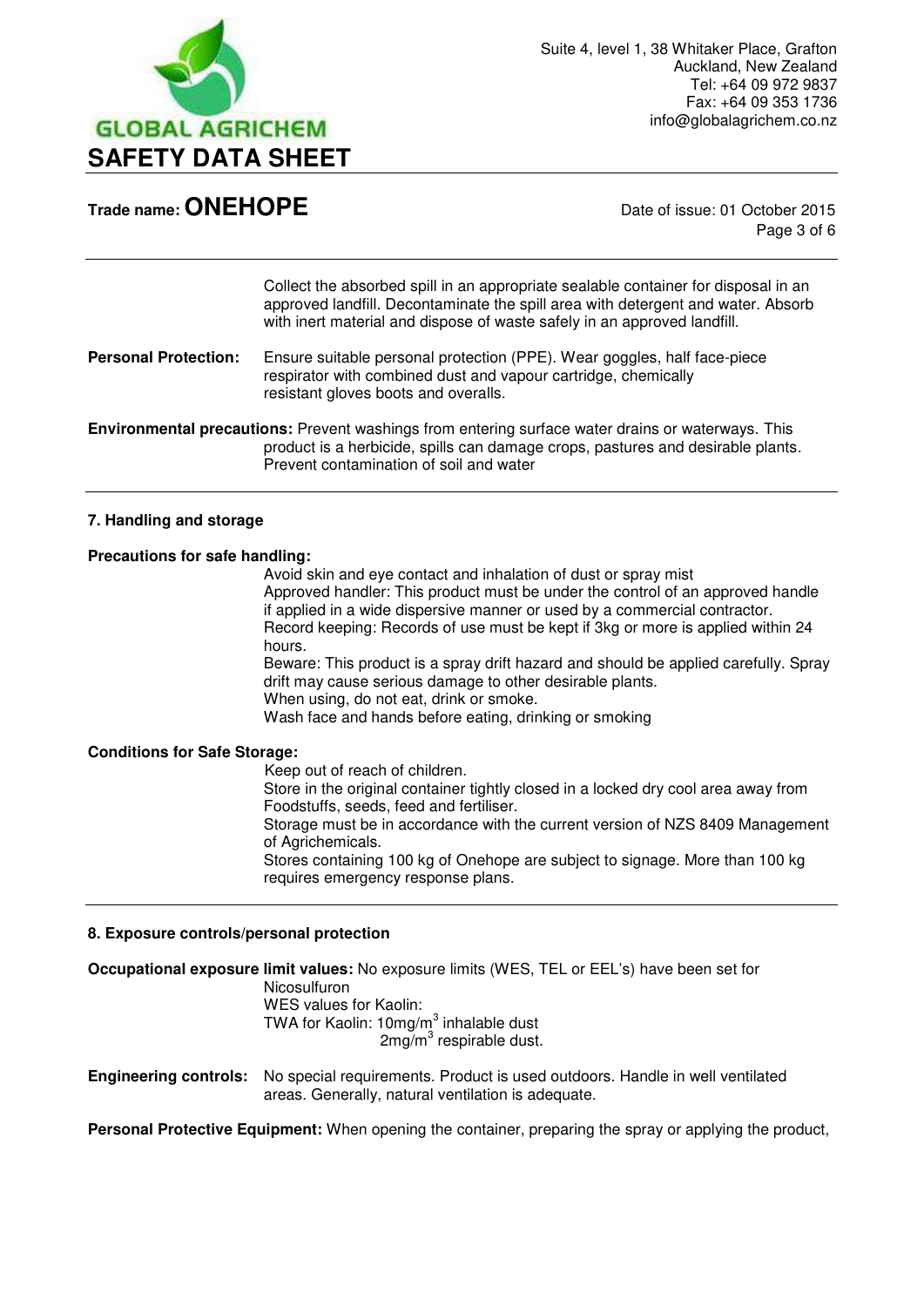

Page 4 of 6

|                          | wear safety goggles, chemically resistant gloves and cotton overalls (worn outside<br>rubber boots). Where insufficient ventilation, use suitable respiratory protection.                                                                               |
|--------------------------|---------------------------------------------------------------------------------------------------------------------------------------------------------------------------------------------------------------------------------------------------------|
| <b>Hygiene Measures:</b> | Avoid inhalation of vapours, dust or spray mist.<br>Do not eat, drink or smoke while using this product.<br>Remove protective clothing and wash hands and face thoroughly before meals and<br>after work.<br>Wash protective clothing daily after work. |

#### **9. Physical and chemical properties**

| Appearance:              | Solid - granule                              |
|--------------------------|----------------------------------------------|
| Colour:                  | Off-white                                    |
| Odour:                   | Odourless                                    |
| <b>Flash Point:</b>      | Not flammable                                |
| pH:                      | $5.0 - 7.0$ . (pH 6.1: 1% dilution in water) |
| <b>Water solubility:</b> | Dispersible                                  |
| <b>Bulk density:</b>     | $0.64 - 0.67$ g/cm <sup>3</sup>              |

#### **10. Stability and reactivity**

| <b>Chemical Stability:</b>  | Stable under normal conditions of handling and storage.                                                                                                                                                                                                                 |
|-----------------------------|-------------------------------------------------------------------------------------------------------------------------------------------------------------------------------------------------------------------------------------------------------------------------|
| <b>Conditions to avoid:</b> | Protect from direct sunlight, open flame sources of heat and humidity. Avoid<br>oxidising agents, acids and alkali.                                                                                                                                                     |
|                             | Possibility of hazardous reactions: No hazardous reactions when stored and handled according to the<br>label. In a fire, hazardous decomposition products may be produced. These<br>include sulphur oxides, carbon oxides $(CO, CO2)$ and nitrogen oxides $(NO, NO2)$ . |

#### **11. Toxicological information**

| <b>Acute Toxicity:</b> | Toxicology data has not been determined specifically for this product formulation.<br>Data given below is for the active ingredient nicosulfuron.<br>Acute oral $LD_{50}$ (male rat): > 5000 mg/kg<br>Acute oral $LD_{50}$ (female rat): > 5000 mg/kg<br>Acute percutaneous $LD_{50}$ (male & female rats): > 2000 mg/kg |
|------------------------|--------------------------------------------------------------------------------------------------------------------------------------------------------------------------------------------------------------------------------------------------------------------------------------------------------------------------|
| Ingestion:             | The formulated product is not classified as an acute toxicant.                                                                                                                                                                                                                                                           |
| Inhalation:            | Inhalation $LC_{50}$ (4 h) for rats: 5.47 mg/litre air                                                                                                                                                                                                                                                                   |
| Sensitisation:         | Not a sensitiser.                                                                                                                                                                                                                                                                                                        |
| Eye:                   | Moderate eye irritant (6.4A)                                                                                                                                                                                                                                                                                             |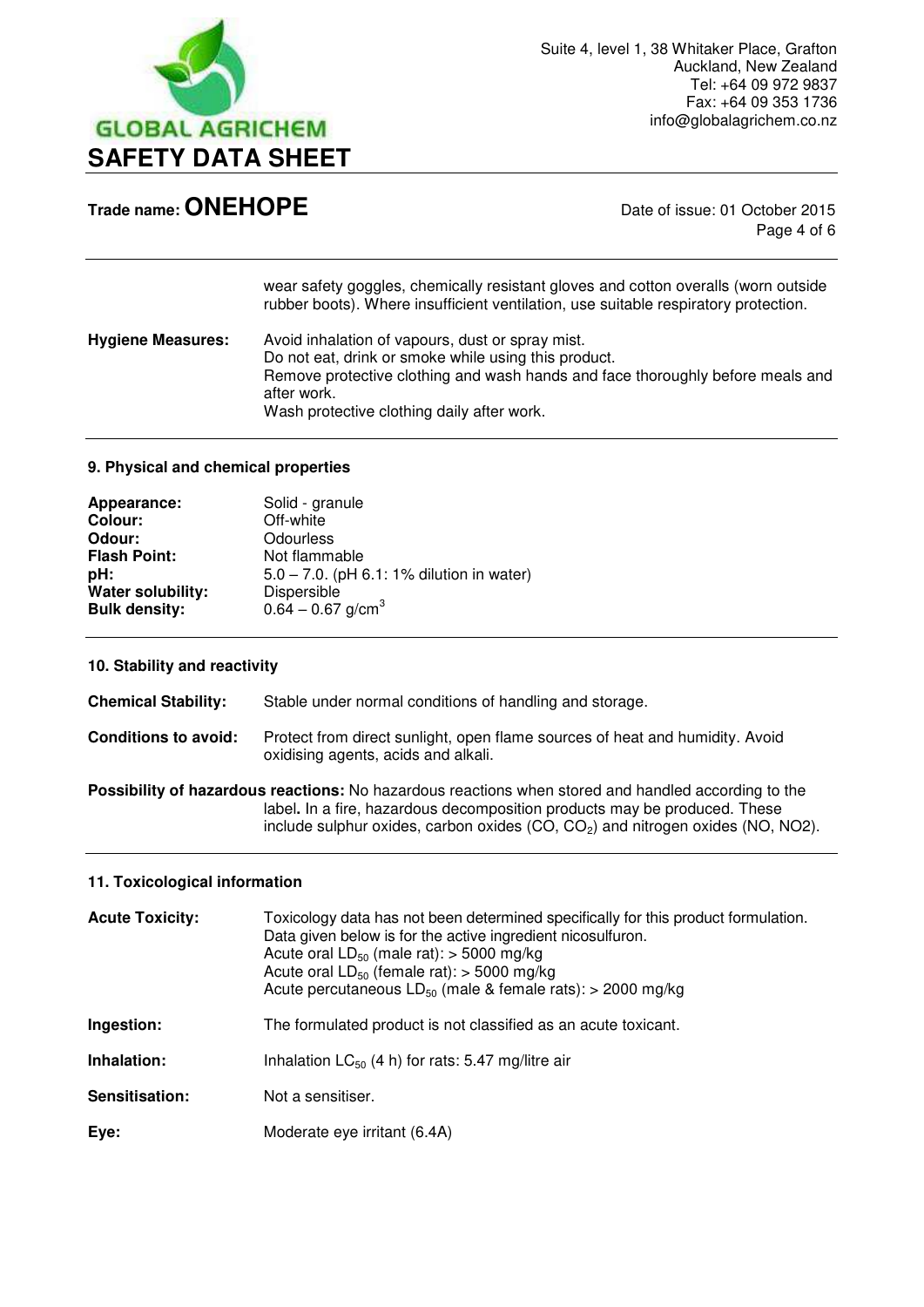

Page 5 of 6

| Skin:                                                                                                                                                                                                                        | Non-irritating to skin                                                                                                                                                                                                                                                                                    |
|------------------------------------------------------------------------------------------------------------------------------------------------------------------------------------------------------------------------------|-----------------------------------------------------------------------------------------------------------------------------------------------------------------------------------------------------------------------------------------------------------------------------------------------------------|
| <b>Mutagenicity:</b>                                                                                                                                                                                                         | Non-mutagenic in the Ames test.                                                                                                                                                                                                                                                                           |
| 12. Ecological Information                                                                                                                                                                                                   |                                                                                                                                                                                                                                                                                                           |
| <b>Ecotoxicity:</b>                                                                                                                                                                                                          | Very toxic to aquatic life with long lasting effects (9.1A). Avoid contamination of any<br>water supply with product or empty container.<br>Ecotoxicological data has not been determined specifically for this formulated<br>product. Data given below is for the active ingredient Nicosulfuron.        |
| <b>Environmental Fate:</b>                                                                                                                                                                                                   | Nicosulfuron is considered to be mobile in soil with a low bioaccumulation potential.<br>Soil DT <sub>50</sub> (aerobic): 26 days (pH 6.1 & 5.1% organic material).<br>Phytolysis $DT_{50}$ (soil): 60 - 67 days.<br>Phytolysis DT <sub>50</sub> (water): $14 - 19$ days (pH 5), $180 - 200$ days (pH 9). |
|                                                                                                                                                                                                                              | <b>Acute Toxicity to Fish:</b> The formulated product is an aquatic ecotoxicant (9.1A)<br>Bluegill sunfish LC <sub>50</sub> (96 hour): 1000 mg/litre                                                                                                                                                      |
| <b>Acute Toxicity Aquatic Organisms:</b>                                                                                                                                                                                     | Daphnia LC <sub>50</sub> (48 h): 90 mg/litre<br>Green algae NOEC (96 h): 100 mg/litre                                                                                                                                                                                                                     |
| Acute Toxicity Vertebrates (Birds): The formulated product is a vertebrate ecotoxicant (9.3B)<br>Dietary oral $LD_{50}$ bobwhite quail: > 2250 mg/kg<br>Dietary LC <sub>50</sub> bobwhite quail & mallard duck: $>$ 5620 ppm |                                                                                                                                                                                                                                                                                                           |
|                                                                                                                                                                                                                              | Acute Toxicity to soil organisms (Worms): The formulated product is a soil ecotoxicant (9.2A)<br>Earthworm $LC_{50}$ (14 d): > 1000 mg/kg                                                                                                                                                                 |
| <b>Acute Toxicity to Terrestrial Invertebrates:</b><br>Bees $LD_{50}$ (contact): > 76 $\mu$ g/bee<br>Bees dietary $LC_{50}$ (48 h): > 1000 ppm                                                                               |                                                                                                                                                                                                                                                                                                           |
| 13. Disposal considerations                                                                                                                                                                                                  |                                                                                                                                                                                                                                                                                                           |
| <b>Product disposal:</b>                                                                                                                                                                                                     | Dispose of this product only by using according to the label or at an approved<br>landfill or other approved facility.                                                                                                                                                                                    |

**Container disposal:** Triple rinse the empty container adding the rinsate to the spray tank. Recycle if possible, otherwise crush and bury in an approved local authority facility. Avoid contamination of any water supply with product or empty container. Do not use container for any other purpose.